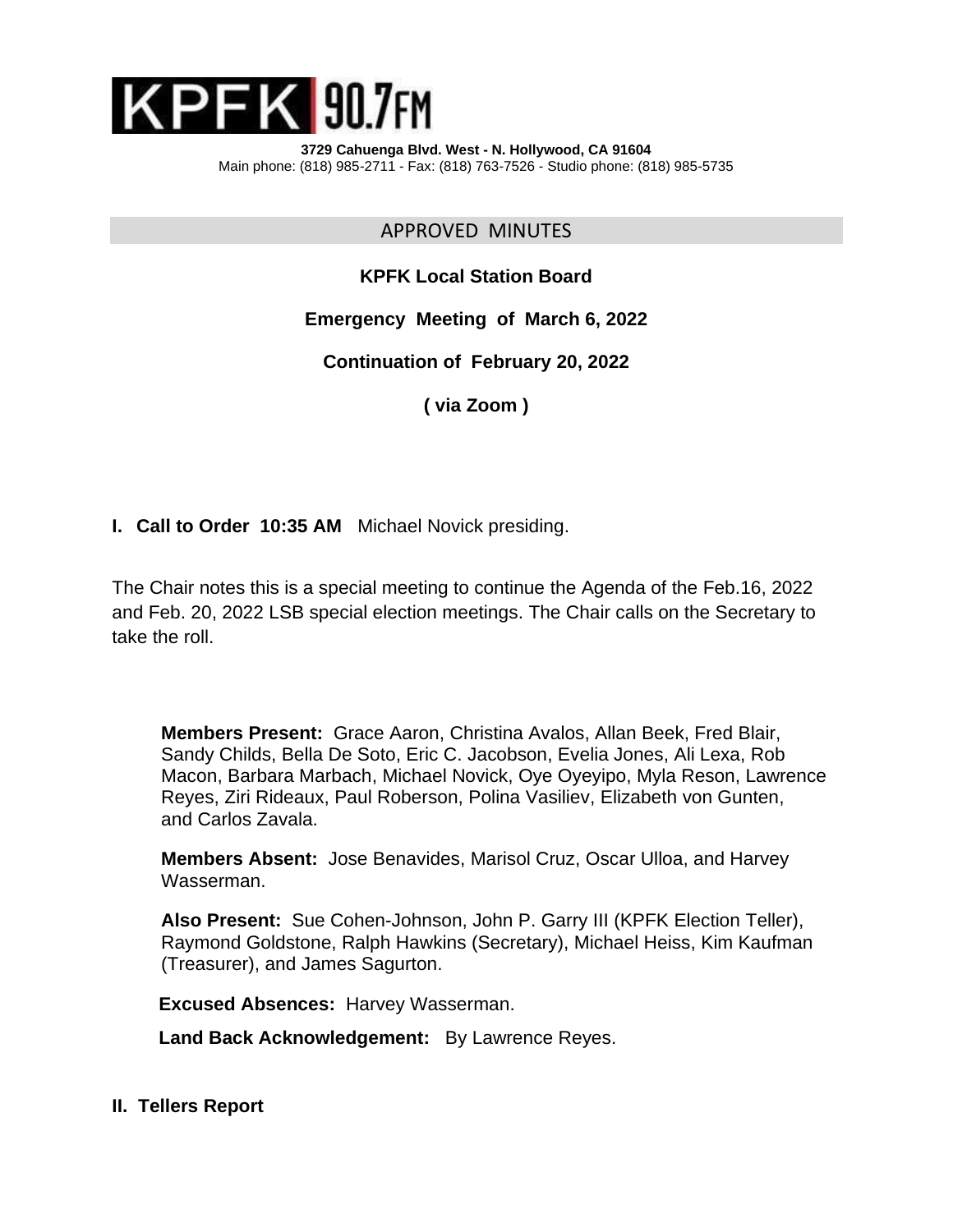

John P. Garry III, Election Teller, presents the results of the balloting for KPFK Directors and Delegates to fill PNB Committee openings ( 7 min ).

(The Teller's written summary is appended below).

The Chair opens the floor for discussion and public comment ( 9 min ).

Myla Reson moves to ratify the election results. Second by Ali Lexa.

The Chair calls for any objections to taking a vote. Hearing none, the Chair calls for any objections to ratifying the election results. Bella De Soto objects.

Before proceeding to a vote, the Chair opens the floor to public comment ( 9 min ).

Myla Reson calls the question. The Chair wishes to call on a PNB Director to clarify public comments here on the nature of the PNB Advisory Board.

Myla Reson objects to the ruling of the Chair. The Chair calls for the roll on the appeal to the ruling of the Chair. The Secretary records the vote as follows:

Grace Aaron (Abstain), Christina Avalos (No), Allan Beek (Yes), Fred Blair (Abstain), Sandy Childs (No), Bella De Soto (Yes), Eric C. Jacobson (Yes), Evelia Jones (No), Ali Lexa (No), Rob Macon (Yes), Barbara Marbach (No), Michael Novick (Yes), Oye Oyeyipo (No), Myla Reson (No), Lawrence Reyes (Yes), Ziri Rideaux (Yes), Paul Roberson (Abstain), Polina Vasiliev (Yes), Beth von Gunten (Abstain), and Carlos Zavala (No).

The tally is 8 yea, 8 nay, and 4 abstentions. The vote to over-rule fails a majority, therefore the ruling of the Chair is upheld.

The Chair recognizes Lawrence Reyes, PNB Director, to speak regarding concerns over the composition of the PNB Community Advisory Board.

Public comment is continued ( 7 min ).

# **III. Motion to Ratify**

Myla Reson calls the question on her motion to ratify the results of the Tellers' report.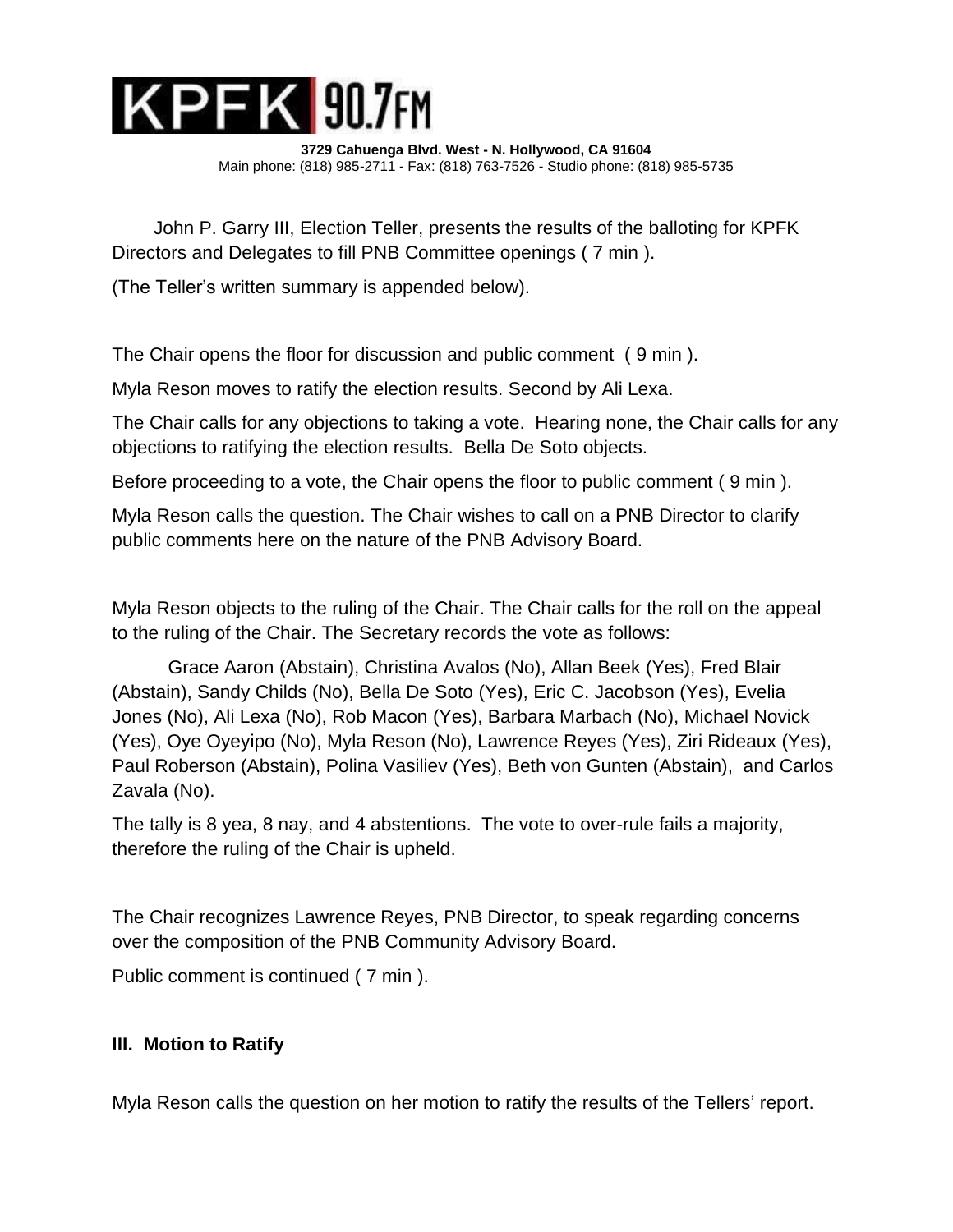

The Chair calls for objections. Bella De Soto repeats her objection. The Chair calls for the roll. The Secretary records the vote as follows:

Grace Aaron (Yes), Christina Avalos (Yes), Allan Beek (Yes), Fred Blair (Yes), Sandy Childs (Yes), Bella De Soto (No), Eric C. Jacobson (Yes), Evelia Jones (Yes), Ali Lexa (Yes), Rob Macon (Yes), Barbara Marbach (Yes), Michael Novick (Yes), Oye Oyeyipo (Yes), Myla Reson (Yes), Lawrence Reyes (Yes), Ziri Rideaux (Yes), Paul Roberson (Yes), Polina Vasiliev (Yes), Beth von Gunten (Abstain), and Carlos Zavala (Yes).

The tally is 18 yea, one nay, and one abstention. The Tellers' tally is ratified.

# **IV. Meeting Adjourned 11:25 AM**

## **Appendix: Tellers' Report**

Tellers' Report 2022 KPFK PNB Committees Elections February 26, 2022

SUMMARY

PNB AUDIT COMMITTEE Fred Blair 7.00000 ELECTED -- 2nd round<br>Bella De Soto 6.25000 ELECTED -- 4th round 6.25000 ELECTED -- 4th round

COI - INITIAL DIRECTOR Evelia Jones 14.00000 ELECTED -- 1st round

COI - INITIAL NON-DIRECTORS Paul Roberson 6.00000 ELECTED -- 1st round Marisol Cruz **6.00000 ELECTED -- 1st round** Bella De Soto 4.36364 ELECTED -- 3rd round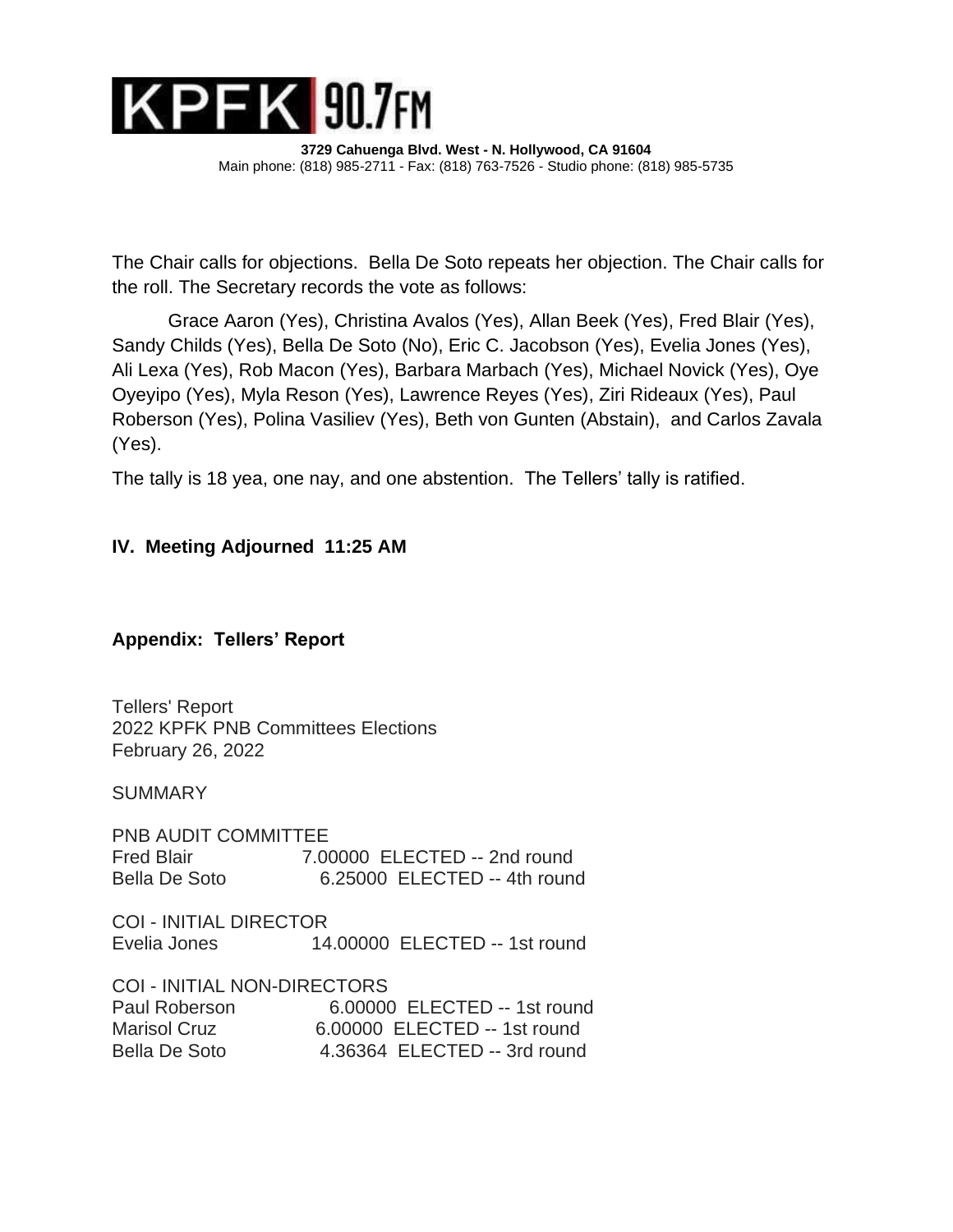

PNB ELECTIONS COMMITTEE - Option 1 (If Aaron loses tie in the 2nd round) Michael Novick 8.00000 ELECTED -- 2nd round Myla Reson 10.00000 ELECTED -- 4th round

PNB ELECTIONS COMMITTEE - Option 2 (If Avalos loses tie in the 2nd round) Michael Novick 8.00000 ELECTED -- 2nd round Myla Reson 9.00000 ELECTED -- 3rd round

PNB GOVERNANCE COMMITTEE Christina Avalos [WI] 8.00000 ELECTED -- 1st round Marisol Cruz 10.00000 ELECTED -- 4th round

PNB PROGRAMMING COMMITTEE - Option 1 (If Avalos loses tie in the 2nd round) Ziri Rideaux 9.00000 ELECTED -- 4th round Grace Aaron 7.00000 ELECTED -- 4th round

PNB PROGRAMMING COMMITTEE - Option 2 (If Ulloa loses tie in the 2nd round) Ziri Rideaux 7.00000 ELECTED -- 3rd round Grace Aaron 7.66667 ELECTED -- 5th round

**INTRODUCTION** 

Nominations for 2022 term non-Director KPFK Station Representatives to PNB Committees were heard at the February 16th meeting of the KPFK Local Station Board held via Zoom video teleconference. Email elections were authorized in cases where the number of nominees exceeded the number of available seats and voters in this election were to be the delegates present at the meeting. This was recognized as an error after the meeting adjourned and a motion to re-do the election was distributed before the close of polls. When the LSB met on February 20, it voted to rescind the previous motion and adopted a new motion to allow all current delegates to vote via email for the PNB committees and for the initial members of the Committee of Inclusion.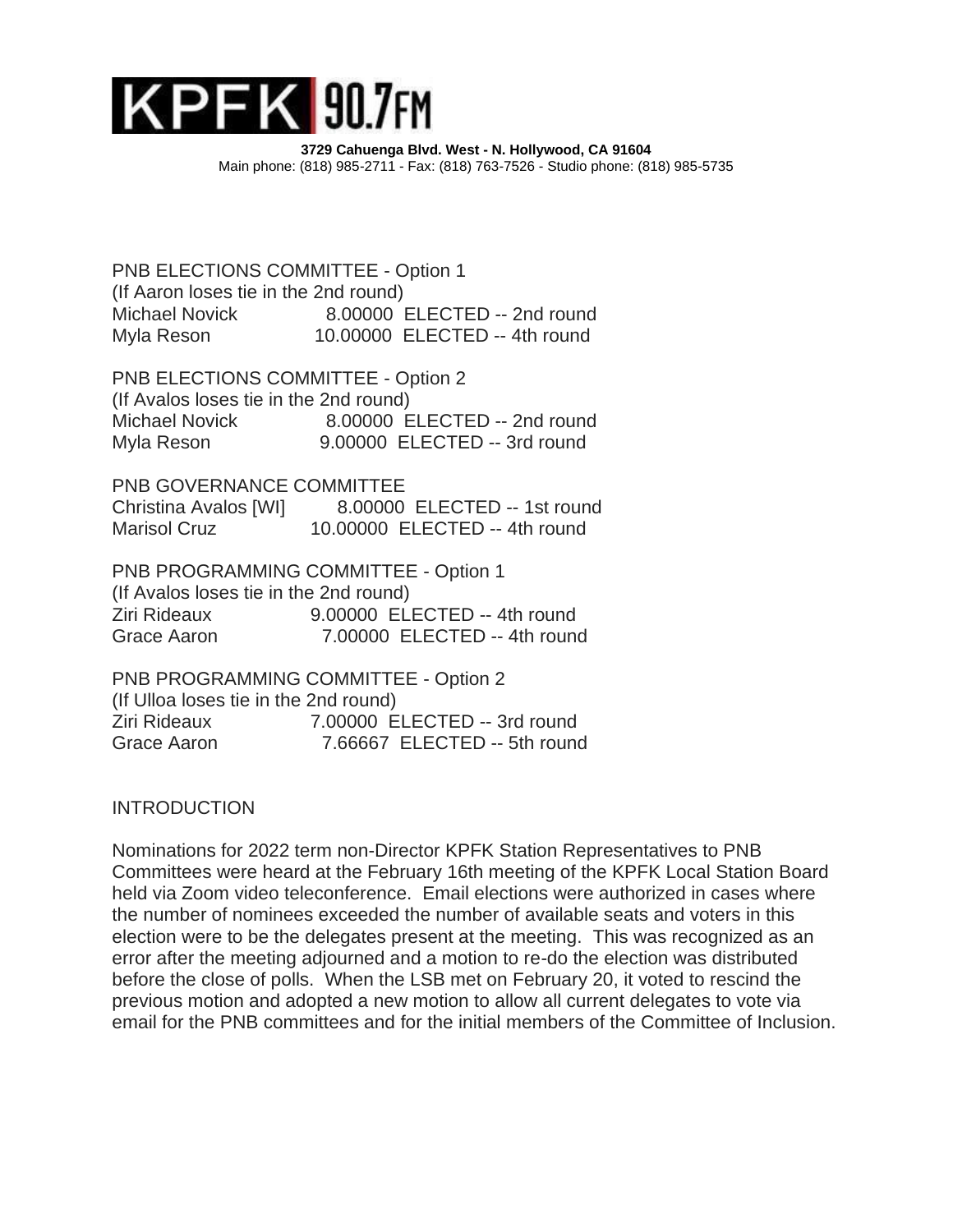

## **ELECTORS**

The following twenty-four delegates were sent new ballots by the Chair of Tellers after the meeting on Sunday night, February 20, 2022.

Grace Aaron, Christina Avalos, Allan Beek, Jose Benavides, Fred Blair, Sandy Childs, Marizol Cruz, Bella De Soto, Eric C. Jacobson, Evelia Jones, Ali Lexa Al-Hilali, Rob Macon, Barbara Marbach, Michael Novick, Oyekunle Oyeyipo, Myla Reson, Lawrence Reyes, Ziri Rideaux, Paul Roberson, Oscar Ulloa, Polina Vasiliev, Elizabeth von Gunten, Harvey Wasserman, and Carlos Zavala.

Twenty-one delegates returned their new ballots before the close of polls at midnight on Friday, February 25, 2022.

## PROBLEMS AND CONTROVERSIES

The initial election attempt caused considerable controversy because the language error disenfranchised six LSB Members who were absent from the meeting at the moment that the motion was adopted. Although the re-vote was being organized before polls closed in the first attempt, persons who would have won election under that scheme were necessarily disappointed by the original motion being voided.

In the COI Initial Director election, there were three write-in votes for non-Directors. Those rankings were ignored in the tallies.

## WRITE-INS, TIES, AND INCOMPLETE TALLIES

There were many write-in votes, indicated in the Summary section by the parenthetical "[WI]" appearing after each write-in candidate's name. There were ties among losing candidates for the PNB Elections Committee and the PNB Programming Committee. The winners were the same whichever tied candidate was eliminated first.

PUBLIC TALLY